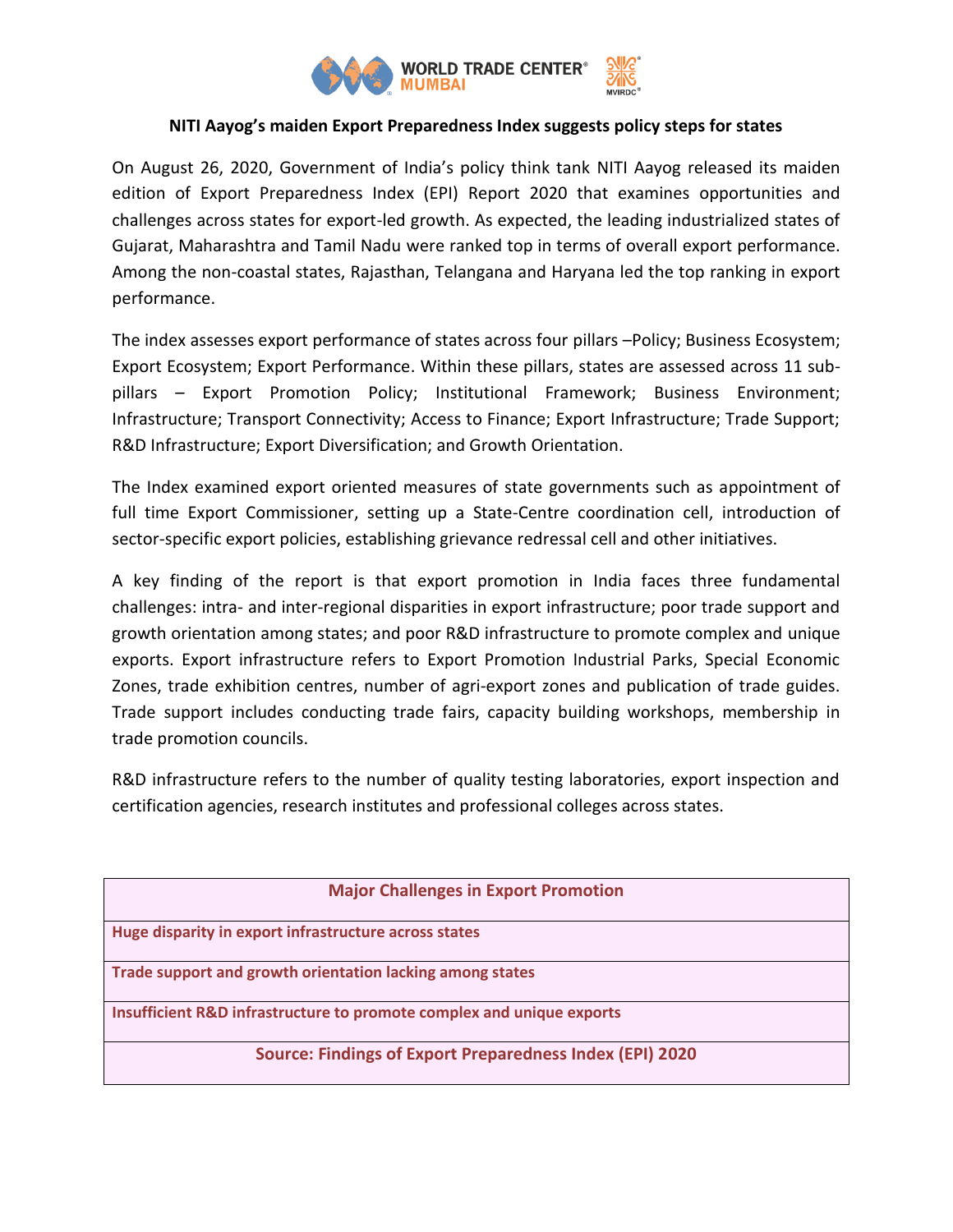

Based on the assessment of export performance across states and union territories, the report provides following recommendations to states to promote export in their regions:

States should conduct targeted capacity-building workshops such as the ones being conducted by Tamil Nadu did or creating a targeted retail platform such as West Bengal's Biswa Bangla, which had over USD 4.5 million in revenues over 2019.

Exporters have benefitted from specific measures such as introduction of simplified e-filing process for business applications and setting up of commercial courts in cities to resolve disputes.

There is a lot of potential for clusters, especially in land-locked states, to drive exports in many states. State governments should set up infrastructure for collaboration among co-locating firms in clusters.

States that have diversified transportation across various modes (multi-modal logistics mix), instead of increasing capacity of existing modes of transport, have reduced congestions and delays in transit of goods.

Many North Eastern states could enhance their exports by focussing on their indigenous product baskets. Therefore, states should develop potential local products, for example, turmeric, spices, handicrafts, metal works, to drive exports on one hand and also improve incomes of indigenous population on the other.

The report suggests state governments to adopt market diversification strategies, with respect to their export baskets, to find new opportunities. According to the report, many conventional markets for Indian exports are expected to experience lower demands owing to the economic slow-down. Therefore, there is a need to develop exports across a wide range of goods instead of focusing only on a few products.

## **Notifications**

## **Press Information Bureau, Government of India**

NITI Aayog releases report on Export Preparedness Index

<https://pib.gov.in/PressReleseDetail.aspx?PRID=1648679>

Interest on delayed payment of GST